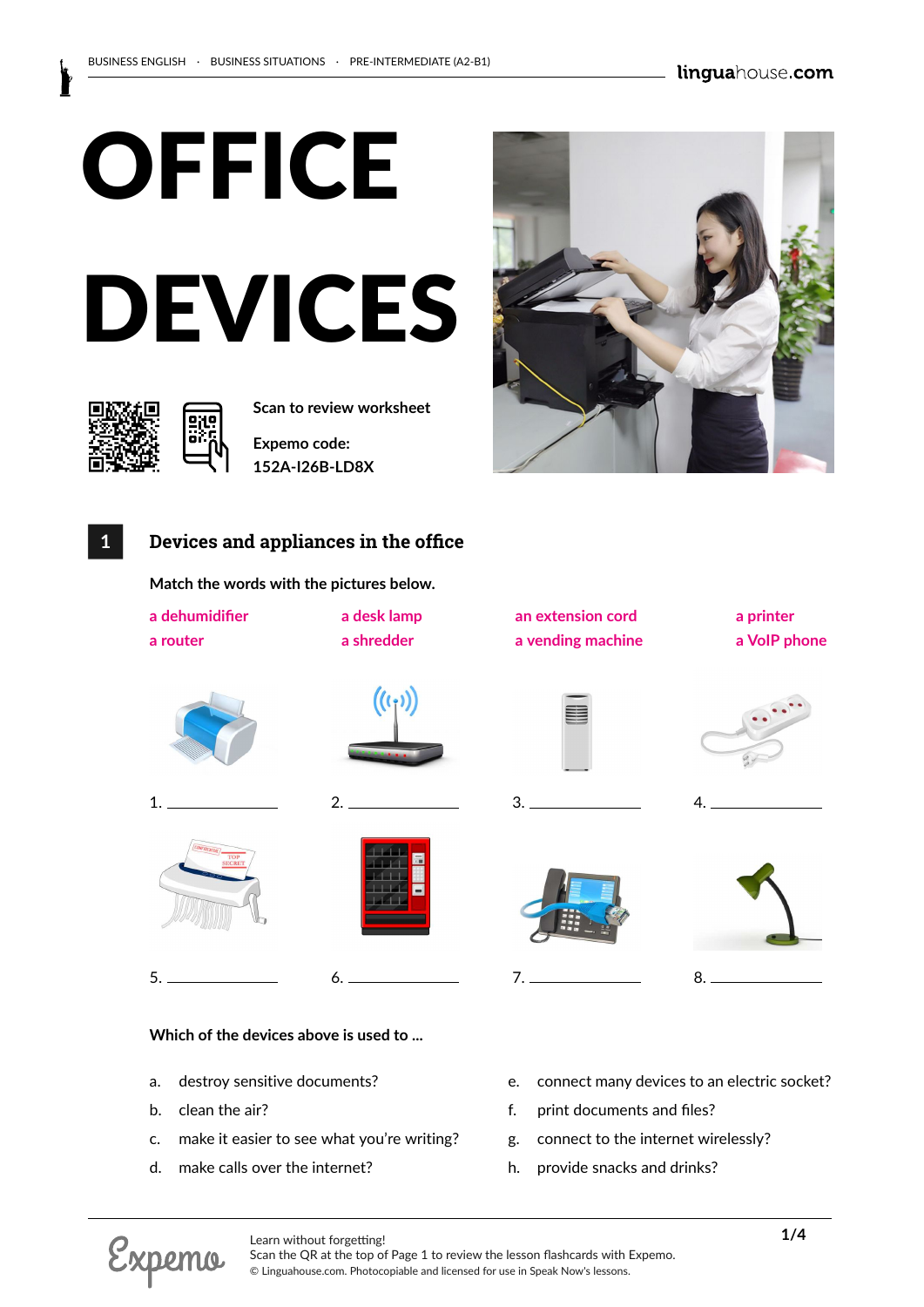### **2 Instructions**

**Complete the instructions below with the correct verbs and choose the correct device or appliance from Ex1.**

|    | connect | empty                                                               | insert | press | remove                                                                     | slide |
|----|---------|---------------------------------------------------------------------|--------|-------|----------------------------------------------------------------------------|-------|
| 1. |         | this button to change the ink cartridge.                            |        |       |                                                                            |       |
| 2. |         | Take a piece of paper and _______________________ it into the slot. |        |       |                                                                            |       |
| 3. |         |                                                                     |        |       | the correct amount of money and press the button for the product you want. |       |
| 4. |         | <u>________________</u> the water tray frequently.                  |        |       |                                                                            |       |
| 5. |         | the device to your router using an Ethernet cable.                  |        |       |                                                                            |       |

6. Turn the bulb counterclockwise to \_\_\_\_\_\_\_\_\_\_\_\_\_\_\_\_\_ it.

## **3 Problems and solutions**



**Listen to the dialogue and answer the questions.**

| 1. | What is Marianne's problem? |  |
|----|-----------------------------|--|
|    |                             |  |

| 2. What does Steven suggest?                                        |
|---------------------------------------------------------------------|
|                                                                     |
| 3. How long does she wait between switching the printer off and on? |
| 4. What does Steven tell her to do after that?                      |
| 5. What problem does she have with the printed document?            |
| 6. How does she solve this problem?                                 |
|                                                                     |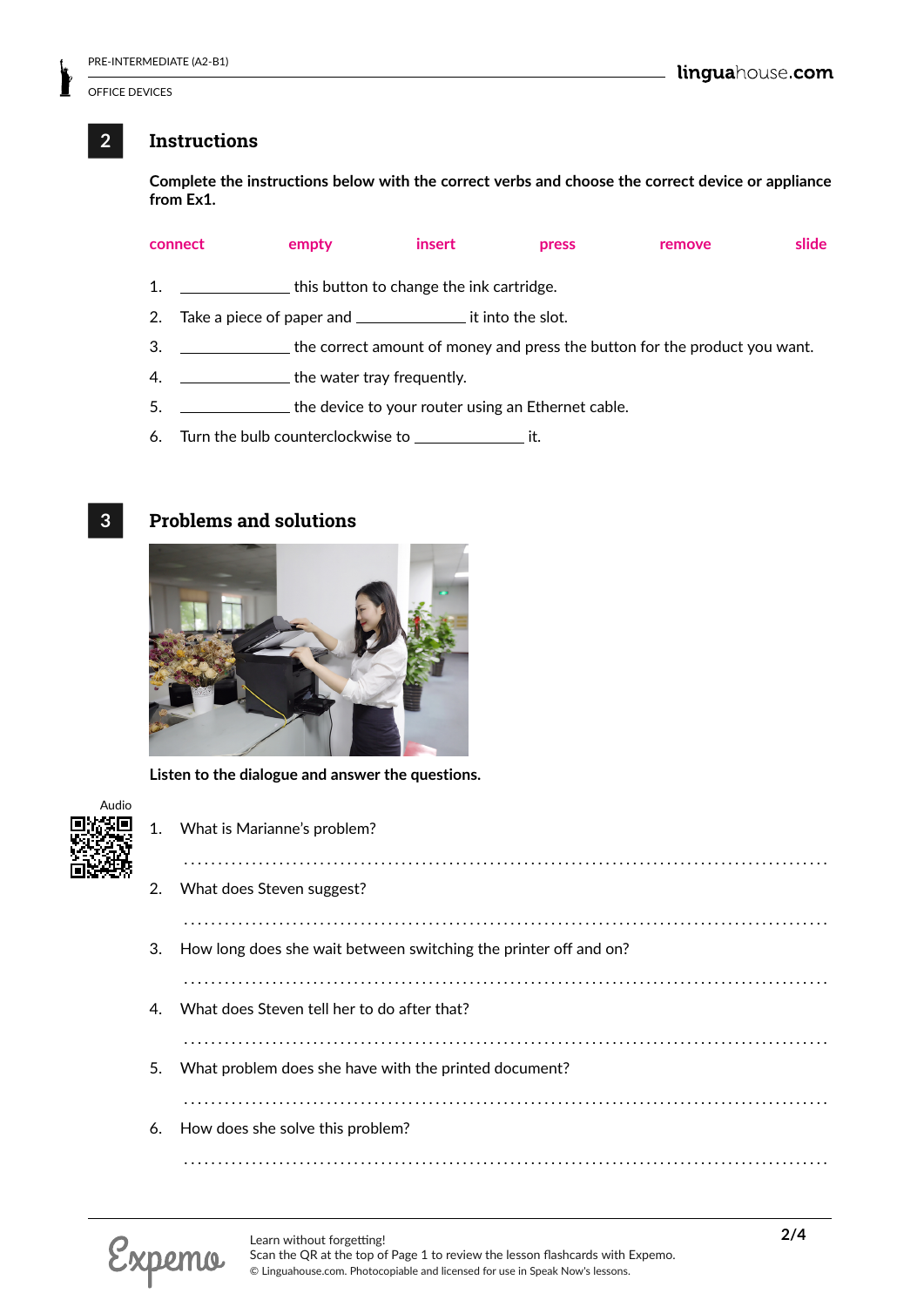# **4 Useful expressions**

**Listen again and complete the dialogue.**

| can you       |                                                                                   |               | done                                                                                                                                                                                                                                                                                                       |
|---------------|-----------------------------------------------------------------------------------|---------------|------------------------------------------------------------------------------------------------------------------------------------------------------------------------------------------------------------------------------------------------------------------------------------------------------------|
|               |                                                                                   | hang on       |                                                                                                                                                                                                                                                                                                            |
| it worked     |                                                                                   |               | just a second                                                                                                                                                                                                                                                                                              |
|               |                                                                                   | let me try    |                                                                                                                                                                                                                                                                                                            |
| still nothing |                                                                                   |               | the printer's not working                                                                                                                                                                                                                                                                                  |
|               |                                                                                   | <b>Try to</b> |                                                                                                                                                                                                                                                                                                            |
| you need to   |                                                                                   |               |                                                                                                                                                                                                                                                                                                            |
|               |                                                                                   |               |                                                                                                                                                                                                                                                                                                            |
| Steven:       | What exactly is the problem?                                                      |               |                                                                                                                                                                                                                                                                                                            |
|               | Marianne: Well, I'm trying to print a document. But nothing's happening.          |               |                                                                                                                                                                                                                                                                                                            |
| Steven:       | $\frac{1}{2}$ restart the printer.                                                |               |                                                                                                                                                                                                                                                                                                            |
|               | Marianne: How do I do that?                                                       |               |                                                                                                                                                                                                                                                                                                            |
| Steven:       | Just switch it off, wait five seconds, and switch it on again.                    |               |                                                                                                                                                                                                                                                                                                            |
|               |                                                                                   |               |                                                                                                                                                                                                                                                                                                            |
| Steven:       |                                                                                   |               |                                                                                                                                                                                                                                                                                                            |
|               | Marianne: Sure, let me try that  OK, what now?                                    |               |                                                                                                                                                                                                                                                                                                            |
| Steven:       | Try to print the document again.                                                  |               |                                                                                                                                                                                                                                                                                                            |
|               |                                                                                   |               | Marianne: OK  great, $\frac{1}{2}$ $\frac{1}{2}$ $\frac{1}{2}$ $\frac{1}{2}$ $\frac{1}{2}$ $\frac{1}{2}$ $\frac{1}{2}$ $\frac{1}{2}$ $\frac{1}{2}$ $\frac{1}{2}$ $\frac{1}{2}$ $\frac{1}{2}$ $\frac{1}{2}$ $\frac{1}{2}$ $\frac{1}{2}$ $\frac{1}{2}$ $\frac{1}{2}$ $\frac{1}{2}$ $\frac{1}{2}$ $\frac{1}{$ |
| Steven:       |                                                                                   |               |                                                                                                                                                                                                                                                                                                            |
|               | under the printer.                                                                |               |                                                                                                                                                                                                                                                                                                            |
|               | Marianne: Yes, it's here.                                                         |               |                                                                                                                                                                                                                                                                                                            |
| Steven:       | OK. Open the printer and press the red button to release the old cartridge.       |               |                                                                                                                                                                                                                                                                                                            |
|               | Marianne: OK, $\frac{9}{2}$ .                                                     |               |                                                                                                                                                                                                                                                                                                            |
| Steven:       | Now put in the new cartridge and try to print the document again.                 |               |                                                                                                                                                                                                                                                                                                            |
|               | Marianne: OK, ___________________________ <sup>10</sup> Great. It looks fine now. |               |                                                                                                                                                                                                                                                                                                            |
| Steven:       | Good.                                                                             |               |                                                                                                                                                                                                                                                                                                            |
|               | Marianne: Thanks, bye.                                                            |               |                                                                                                                                                                                                                                                                                                            |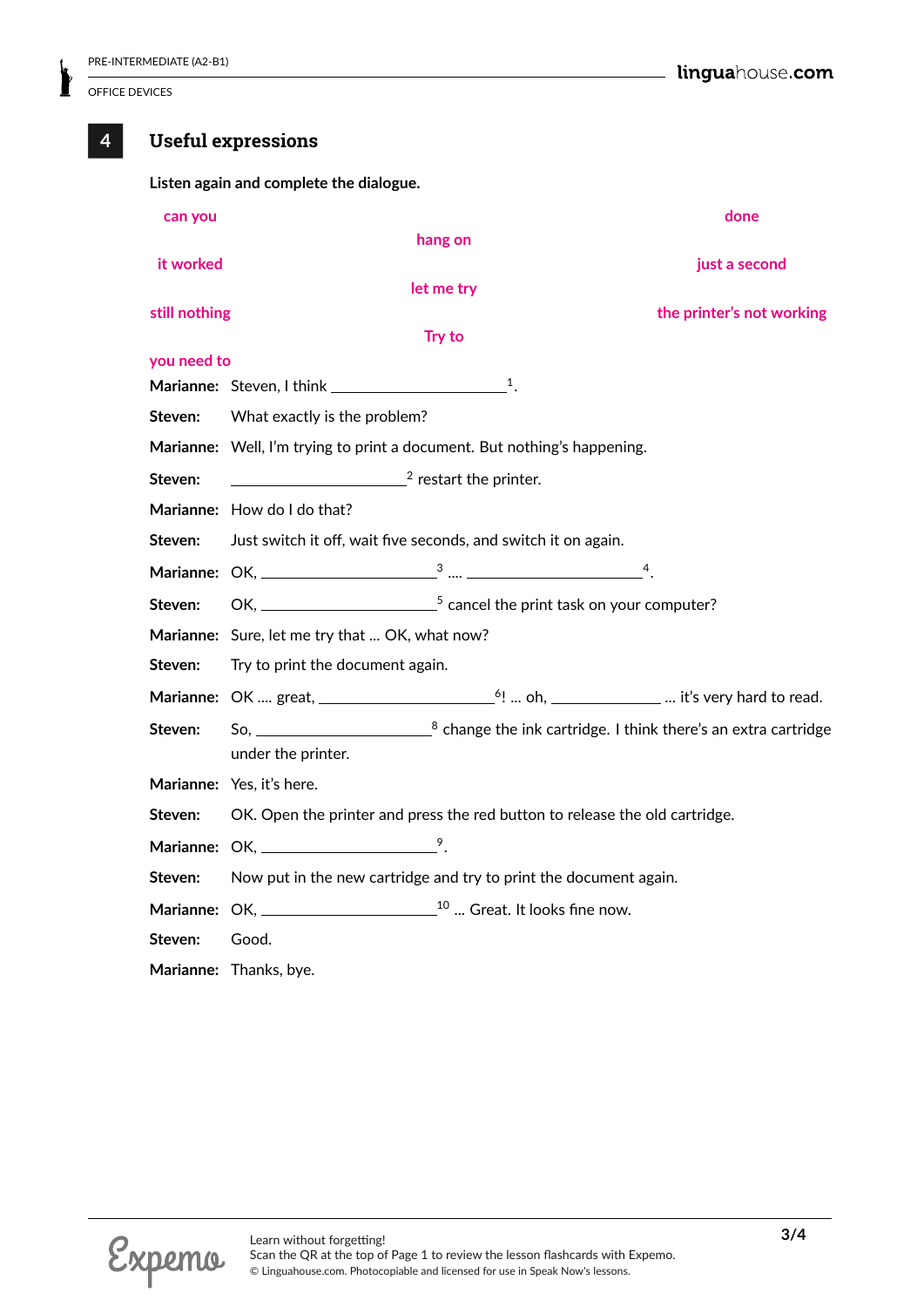#### **Put the missing expressions from the dialogue into the correct categories below.**

| Stating a problem:                            | the printer's working |
|-----------------------------------------------|-----------------------|
| Suggesting a solution:                        |                       |
|                                               |                       |
|                                               |                       |
|                                               |                       |
| Agreeing to solution:                         |                       |
| Asking somebody to wait:                      |                       |
|                                               |                       |
| Saying<br>the<br>solution<br>was              |                       |
| successful:                                   |                       |
| Saying a<br>solution<br>wasn't<br>successful: |                       |

# **5 Role play**

**Choose a different device on page 1 and practice a similar conversation with your partner.**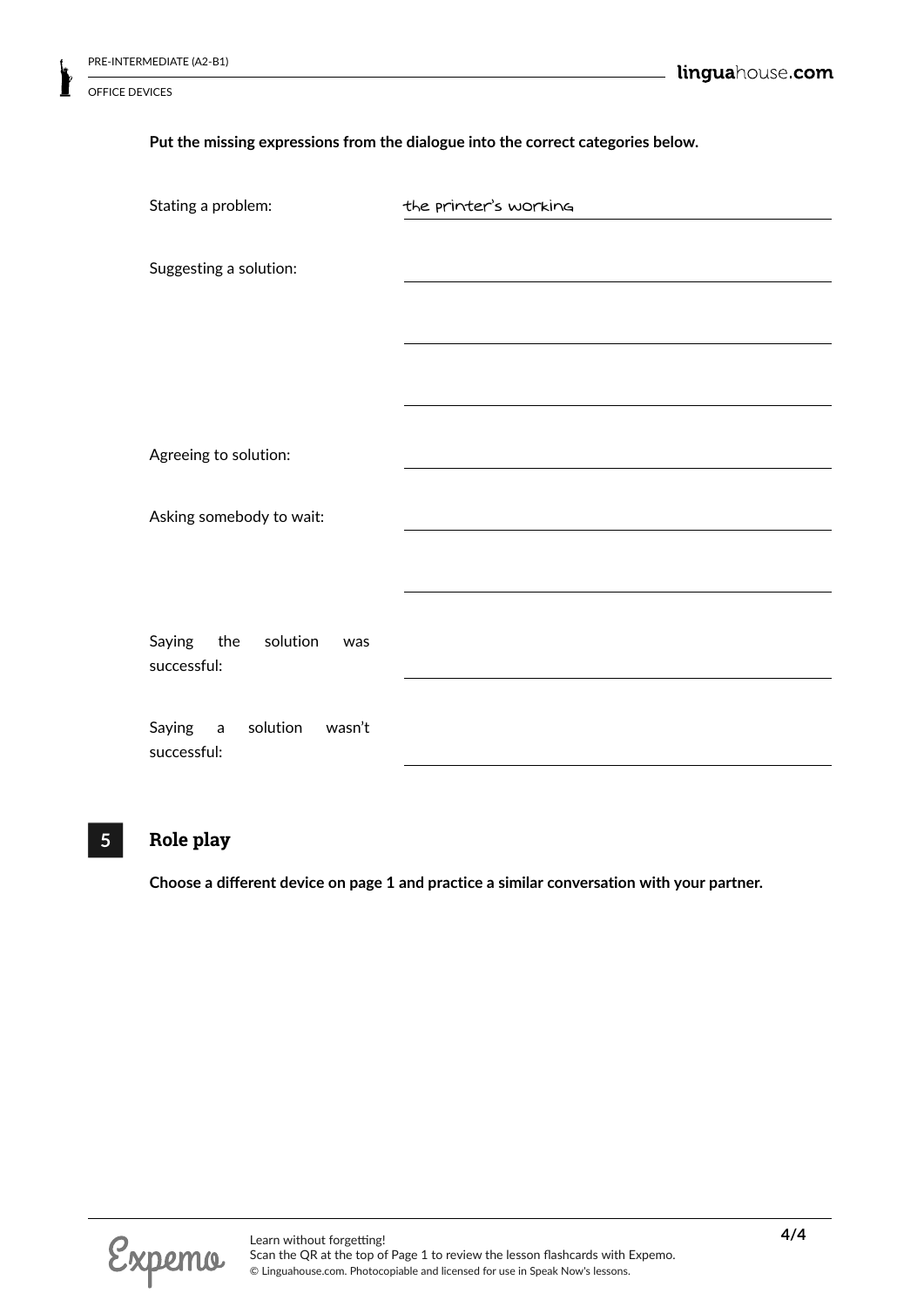# **Transcripts**

#### **3. Problems and solutions**

| Steven, I think the printer's not working.                                                         |
|----------------------------------------------------------------------------------------------------|
| What exactly is the problem?                                                                       |
| Well, I'm trying to print a document. But nothing's happening.                                     |
| Try to restart the printer.                                                                        |
| How do I do that?                                                                                  |
| Just switch it off, wait five seconds, and switch it on again.                                     |
| OK, let me try  still nothing.                                                                     |
| OK, can you cancel the print task on your computer?                                                |
| Sure, let me try that  OK, what now?                                                               |
| Try to print the document again.                                                                   |
| OK  great, it worked!  oh, hang on  it's very hard to read.                                        |
| So, you need to change the ink cartridge. I think there's an extra cartridge under the<br>printer. |
| Yes, it's here.                                                                                    |
| OK. Open the printer and press the red button to release the old cartridge.                        |
| OK, done.                                                                                          |
| Now put in the new cartridge and try to print the document again.                                  |
| OK, just a second  Great. It looks fine now.                                                       |
| Good.                                                                                              |
| Thanks, bye.                                                                                       |
|                                                                                                    |